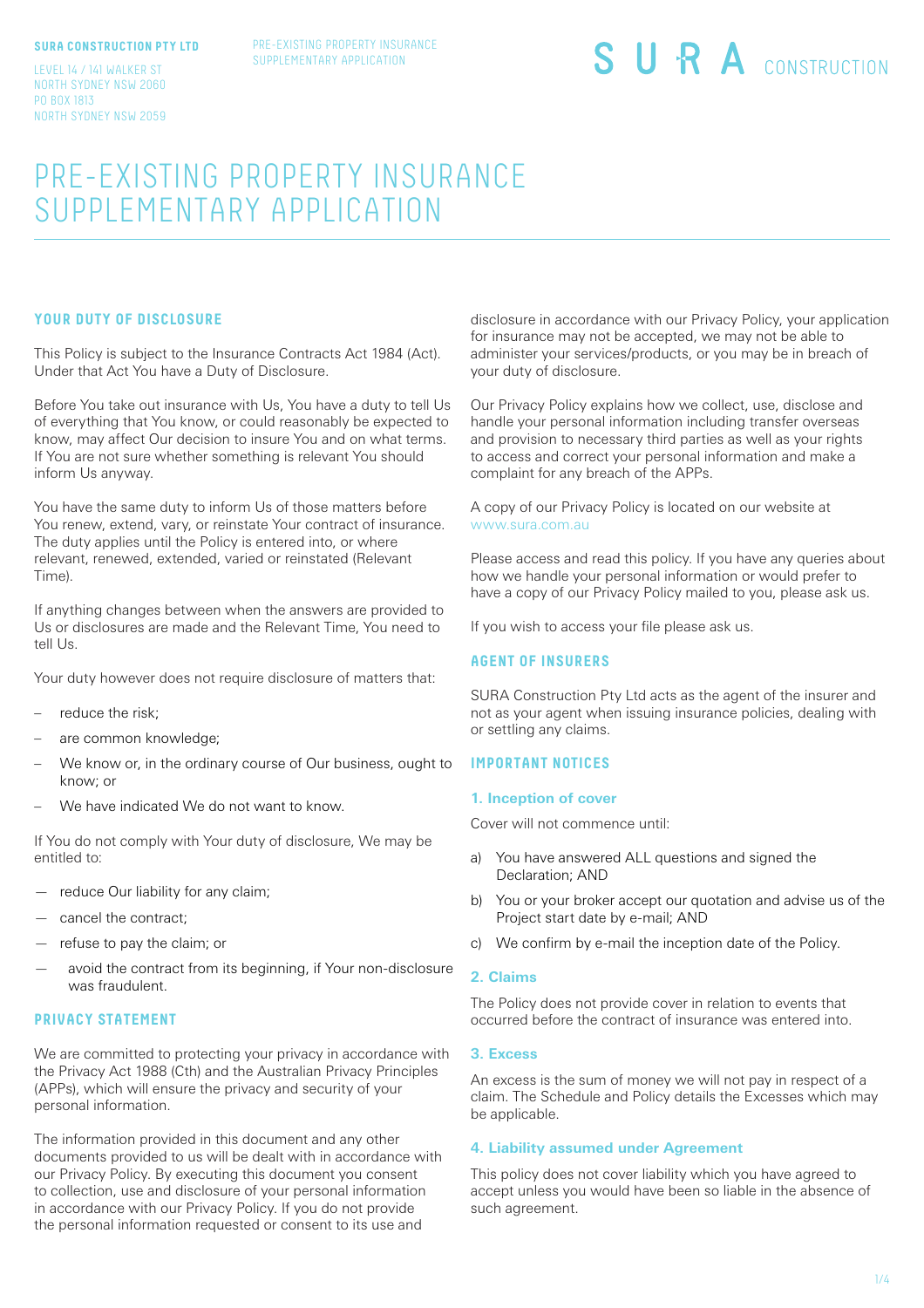| Before you commence filling in this form, press to rename this file.                                                                                            |                                            | Clear Form    |  |  |
|-----------------------------------------------------------------------------------------------------------------------------------------------------------------|--------------------------------------------|---------------|--|--|
| <b>Broker Name</b>                                                                                                                                              | <b>Broking Company</b>                     |               |  |  |
| Applicant (You)                                                                                                                                                 | Number of Employees                        |               |  |  |
| Do You own this Property?                                                                                                                                       |                                            | Yes<br>No     |  |  |
| If NO, then who does?                                                                                                                                           |                                            |               |  |  |
| What is your role?                                                                                                                                              | Project Manager<br>$\Box$ Builder<br>Owner | Owner Builder |  |  |
| What period of time is coverage required for?                                                                                                                   | Weeks                                      |               |  |  |
|                                                                                                                                                                 |                                            |               |  |  |
| <b>LOCATION</b><br><b>Street</b>                                                                                                                                | State                                      |               |  |  |
| Suburb                                                                                                                                                          | Postcode                                   |               |  |  |
| Estimate the total construction cost to re-build the Property?                                                                                                  | \$                                         |               |  |  |
| What is the best description of the locality? i.e isolated site, typical suburban area, industrial park,<br>town centre, inner city, Central Business District? |                                            |               |  |  |
| Please provide a brief description of the Property in the space below                                                                                           |                                            |               |  |  |
|                                                                                                                                                                 |                                            |               |  |  |
|                                                                                                                                                                 |                                            |               |  |  |
|                                                                                                                                                                 |                                            |               |  |  |
| What is the approximate floor area in square metres?                                                                                                            | m <sup>2</sup>                             |               |  |  |
| What are the floors made of?                                                                                                                                    |                                            |               |  |  |
| Timber $\Box$ Concrete<br>Ground floor?                                                                                                                         |                                            |               |  |  |
| Timber<br>$\Box$ Concrete<br>Other floors?                                                                                                                      |                                            |               |  |  |
| Timber Frame<br><b>Brick Veneer</b><br>What are the walls made of?                                                                                              | $\Box$ Masonry<br>$\Box$ Other             |               |  |  |
| Steel Frame<br><b>Timber Frame</b><br>What is the roof made of?                                                                                                 | Concrete<br>$\Box$ Other                   |               |  |  |
| How old is the Property (approximate age in years)?                                                                                                             | Years                                      |               |  |  |
| Is the property subject to a Conservation order?                                                                                                                |                                            | Yes<br>No     |  |  |
| Has a Building Condition report been done? (If Yes, please provide a copy)                                                                                      |                                            | No<br>Yes     |  |  |
|                                                                                                                                                                 |                                            |               |  |  |
| How would You describe its structural condition?                                                                                                                |                                            |               |  |  |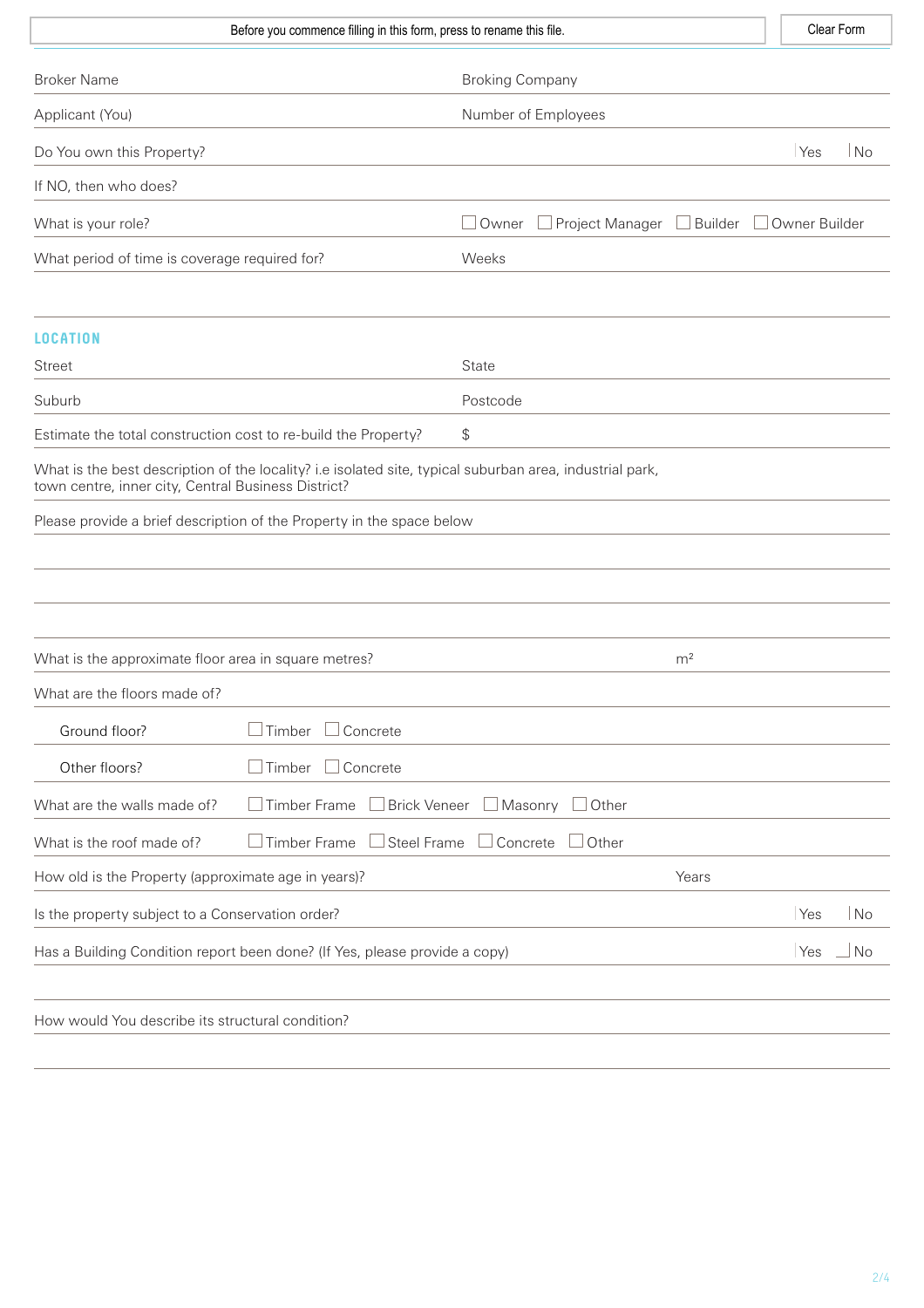| Is any structural works required?                                           | Yes   | <b>No</b>      |
|-----------------------------------------------------------------------------|-------|----------------|
| Does the public have access to the site during the works?                   | l Yes | No             |
| Will a back to base alarm be provided?                                      | Yes   | No             |
| Will visitors to site be signed in and signed out?                          | Yes   | No             |
| Does the site have access to fire water hydrants? (i.e. town water supply)? | Yes   | No             |
| Will hot work be controlled by an on-site permit system?                    | Yes   | N <sub>o</sub> |
| Will the existing Property insurance cover this property during the works?  | Yes   | <b>No</b>      |
| Are You required to insure this Property under the building agreement?      | Yes   | <b>No</b>      |
| Will after hours manned security be employed during the works?              | Yes   | No             |
| Will the property be vacant during the whole period of the works?           | Yes   | <b>No</b>      |
| Will the site be fully fenced?                                              | Yes   | <b>No</b>      |
|                                                                             |       |                |

Use the space below to provide us with any other information You feel is material to our decision to accept this risk